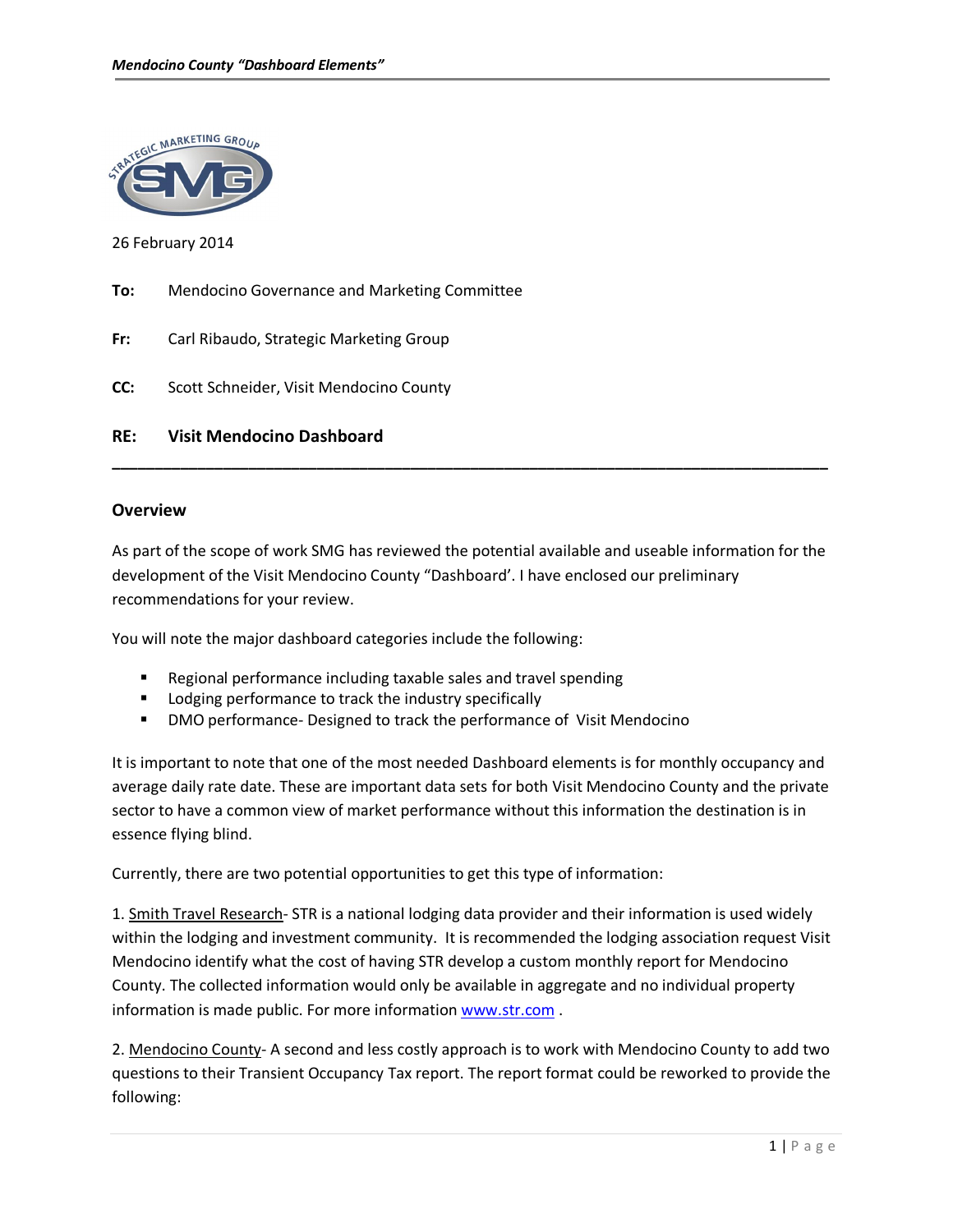- · Number of available rooms
- · Number of nights in the reporting period

From the existing collected data and the addition of the data that is collected above reports could include the following:

- $\checkmark$  Total lodging revenue generated
- $\checkmark$  Total rooms rented
- $\checkmark$  Occupancy rate
- $\checkmark$  Average Daily Rate

While there may be additional set up costs for the county it is advisable that Visit Mendocino pay these costs. In the long run those costs are one time only charges and will be less than an ongoing stream to use Smith Travel Data. We are prepared to assist Visit Mendocino County with its request to the County for the form changes.

Overall the recommended Dashboard Elements should provide the Board of Directors and the broader community a comprehensive view of the situation as well as Visit Mendocino performance.

We recommend the information be provided on a monthly and annual summary to all interested parties.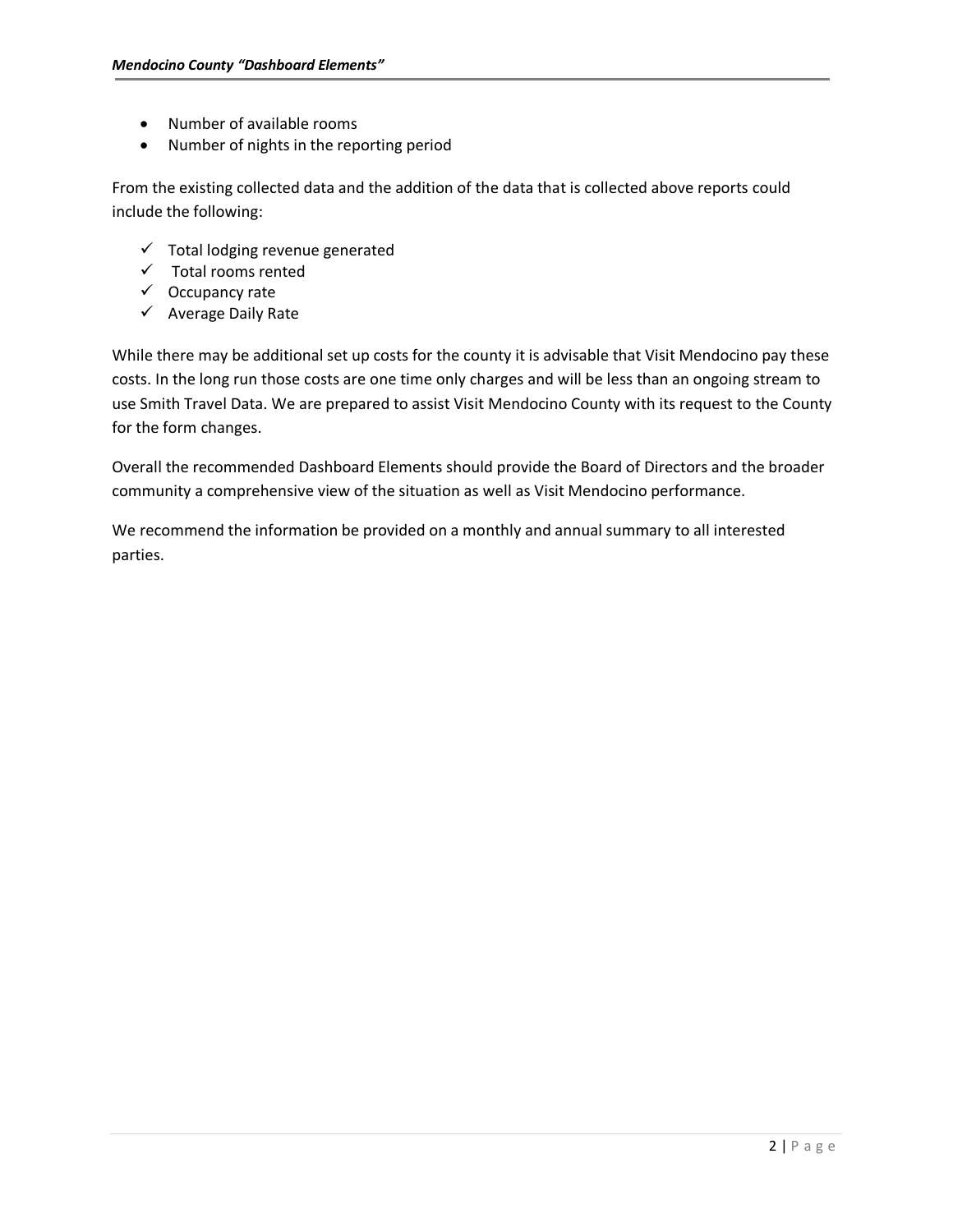## **Potential Visit Mendocino County Dashboard Data Elements**

| Dashboard Indicator                 | <b>Collection Period</b> | Collection area | Comments                           | Source                      |
|-------------------------------------|--------------------------|-----------------|------------------------------------|-----------------------------|
| <b>Regional Performance</b>         |                          |                 |                                    |                             |
| Taxable sales                       | Quarterly                | County-wide     | Lags 6-12Months                    | State Board of Equalization |
| <b>Travel spending</b>              | Annual                   | County-wide     | Lags a year in collection          | Visit California            |
| <b>Travel Industry Employment</b>   | Annual                   | County-wide     | Lags a year in collection          | Visit California            |
| Travel Industry taxes generated     | Annual                   | County-wide     | Lags a year in collection          | Visit California            |
| <b>Lodging Performance</b>          |                          |                 |                                    |                             |
| Transient occupancy tax collections | Monthly                  | County-wide     | Lags 60 Days                       | Mendocino County            |
| <b>Occupancy Rate</b>               | Monthly                  | County and zip  | Currently not available but can be | Mendocino County            |
|                                     |                          | basis           | adapted to existing County forms   |                             |
| Average Daily Rate                  | Monthly                  | County and zip  | Currently not available but can be | Mendocino County            |
|                                     |                          | <b>Basis</b>    | adapted to existing County forms   |                             |
| <b>DMO Performance</b>              |                          |                 |                                    |                             |
| <b>Site Performance</b>             | Monthly                  | <b>DMO</b>      |                                    | Visit Mendocino             |
| <b>Unique Visitors</b>              | Monthly                  | <b>DMO</b>      |                                    | Visit Mendocino             |
| Time on site                        | Monthly                  | <b>DMO</b>      |                                    | Visit Mendocino             |
| <b>Bounce Rate</b>                  | Monthly                  | <b>DMO</b>      |                                    | Visit Mendocino             |
| Data Base                           |                          |                 |                                    |                             |
| Email address capture               | Monthly                  | <b>DMO</b>      |                                    | Visit Mendocino             |
| <b>Social Media</b>                 |                          |                 |                                    |                             |
| New Facebook fans                   | Monthly                  | <b>DMO</b>      |                                    | Visit Mendocino             |
| New Twitter followers               | Monthly                  | <b>DMO</b>      |                                    | Visit Mendocino             |
| <b>Public Relations</b>             |                          |                 |                                    |                             |
| Ad equivalency                      | Seasonally               | <b>DMO</b>      |                                    | Visit Mendocino             |
| Number of editors visited           | Seasonally               | <b>DMO</b>      |                                    | Visit Mendocino             |
| Number of feature articles          | Seasonally               | <b>DMO</b>      |                                    | Visit Mendocino             |
| <b>Sales</b>                        |                          |                 |                                    |                             |
| Leads generated                     | Seasonally               | <b>DMO</b>      |                                    | Visit Mendocino             |
| <b>Advertising</b>                  |                          |                 |                                    |                             |
| Leads generated                     | Seasonally               | <b>DMO</b>      |                                    | Visit Mendocino             |
| <b>Visitor Centers</b>              |                          |                 |                                    |                             |
| Number of visitors                  | Monthly                  | <b>DMO</b>      |                                    | Visit Mendocino             |